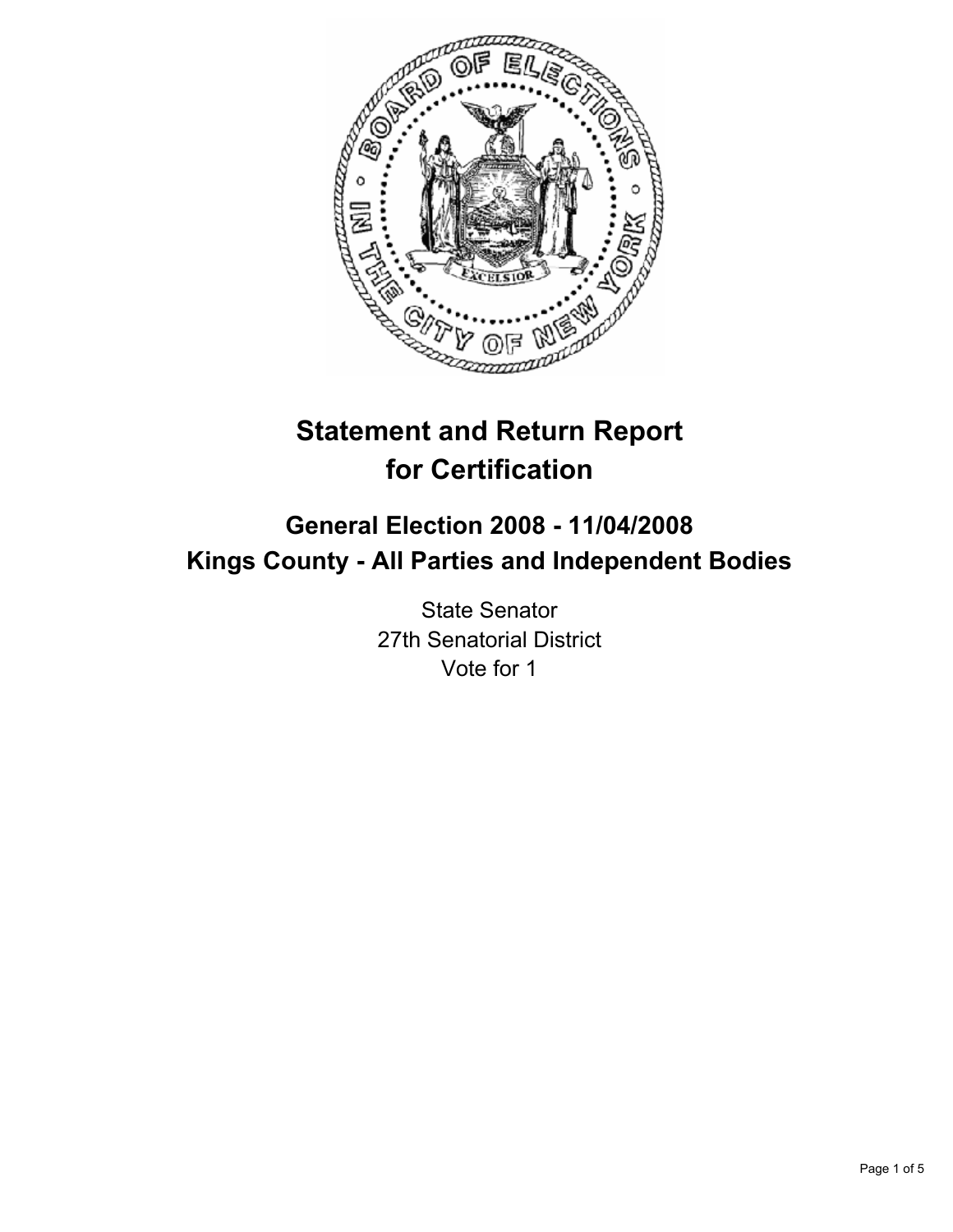

### **Assembly District 41**

| PUBLIC COUNTER                   | 15,908 |
|----------------------------------|--------|
| EMERGENCY                        | 225    |
| ABSENTEE/MILITARY                | 433    |
| AFFIDAVIT                        | 519    |
| <b>Total Ballots</b>             | 17,260 |
| CARL KRUGER (DEMOCRATIC)         | 9,563  |
| VYACHESLAV PATRIN (CONSERVATIVE) | 608    |
| Total Votes                      | 10,171 |
| Unrecorded                       | 7.089  |

### **Assembly District 42**

| PUBLIC COUNTER                   | 2,095 |
|----------------------------------|-------|
| <b>EMERGENCY</b>                 | 90    |
| ABSENTEE/MILITARY                | 45    |
| <b>AFFIDAVIT</b>                 | 78    |
| <b>Total Ballots</b>             | 2,347 |
| CARL KRUGER (DEMOCRATIC)         | 1,306 |
| VYACHESLAV PATRIN (CONSERVATIVE) | 59    |
| <b>Total Votes</b>               | 1,365 |
| Unrecorded                       | 982   |

### **Assembly District 44**

| PUBLIC COUNTER                   | 2,182 |
|----------------------------------|-------|
| <b>EMERGENCY</b>                 | 118   |
| ABSENTEE/MILITARY                | 33    |
| <b>AFFIDAVIT</b>                 | 82    |
| <b>Total Ballots</b>             | 2,475 |
| CARL KRUGER (DEMOCRATIC)         | 1,170 |
| VYACHESLAV PATRIN (CONSERVATIVE) | 97    |
| <b>Total Votes</b>               | 1,267 |
| Unrecorded                       | 1.208 |

#### **Assembly District 45**

| <b>PUBLIC COUNTER</b>            | 20,466 |
|----------------------------------|--------|
| <b>EMERGENCY</b>                 | 174    |
| ABSENTEE/MILITARY                | 633    |
| AFFIDAVIT                        | 863    |
| <b>Total Ballots</b>             | 22,372 |
| CARL KRUGER (DEMOCRATIC)         | 10,603 |
| VYACHESLAV PATRIN (CONSERVATIVE) | 1,081  |
| ANYONE BUT KRUGER (WRITE-IN)     |        |
| IAN RANDAL STROCK (WRITE-IN)     |        |
| <b>Total Votes</b>               | 11,686 |
| Unrecorded                       | 10,686 |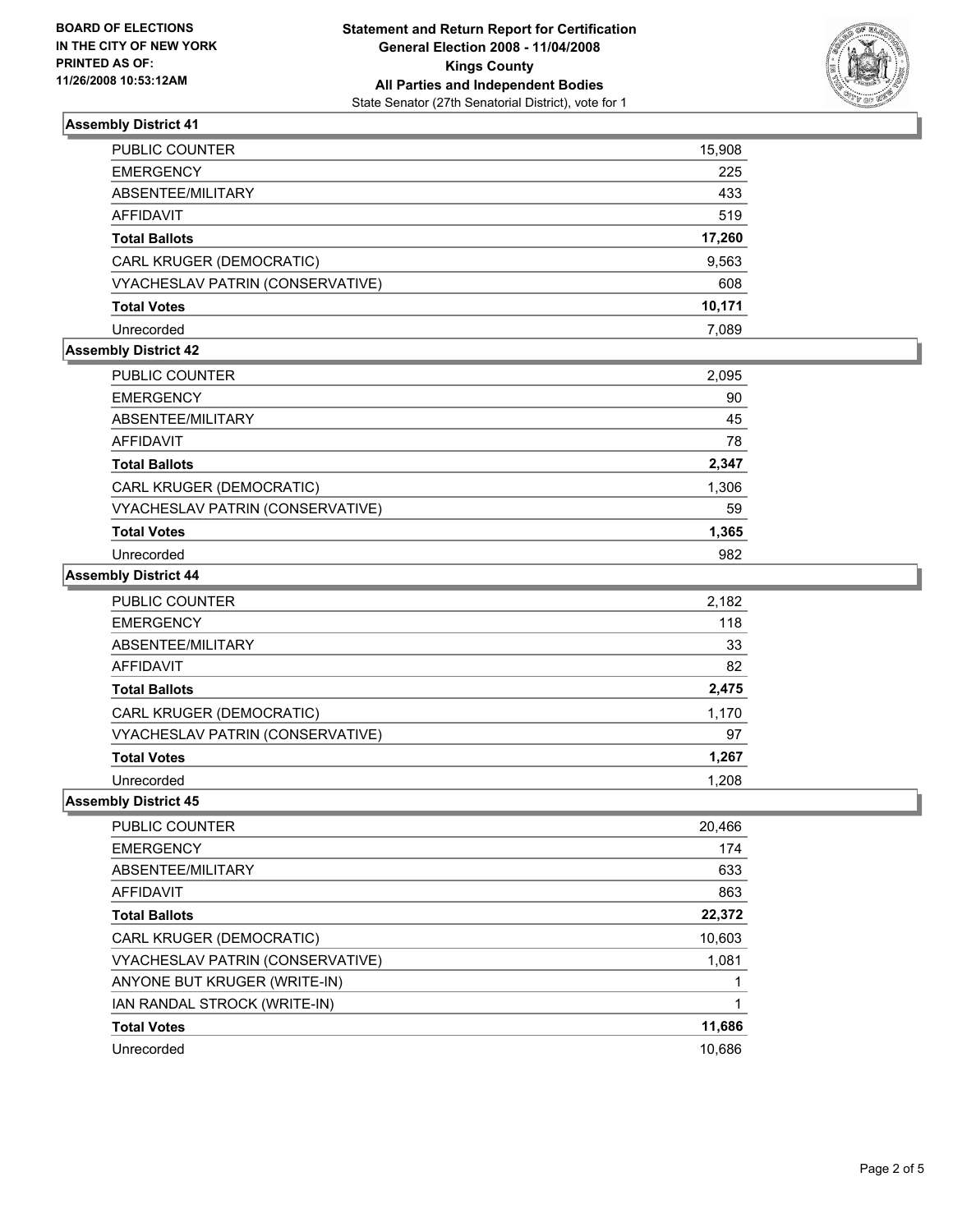

### **Assembly District 46**

| PUBLIC COUNTER                   | 10,107 |
|----------------------------------|--------|
| EMERGENCY                        | 30     |
| ABSENTEE/MILITARY                | 228    |
| AFFIDAVIT                        | 358    |
| Total Ballots                    | 10,786 |
| CARL KRUGER (DEMOCRATIC)         | 5,117  |
| VYACHESLAV PATRIN (CONSERVATIVE) | 213    |
| Total Votes                      | 5,330  |
| Unrecorded                       | 5.456  |

### **Assembly District 47**

| PUBLIC COUNTER                   | 9,610  |
|----------------------------------|--------|
| <b>EMERGENCY</b>                 | 28     |
| ABSENTEE/MILITARY                | 245    |
| <b>AFFIDAVIT</b>                 | 368    |
| <b>Total Ballots</b>             | 10,312 |
| CARL KRUGER (DEMOCRATIC)         | 4,871  |
| VYACHESLAV PATRIN (CONSERVATIVE) | 312    |
| <b>Total Votes</b>               | 5,183  |
| Unrecorded                       | 5.129  |

#### **Assembly District 48**

| PUBLIC COUNTER                   | 5,548 |
|----------------------------------|-------|
| <b>EMERGENCY</b>                 |       |
| ABSENTEE/MILITARY                | 140   |
| AFFIDAVIT                        | 184   |
| <b>Total Ballots</b>             | 6,047 |
| CARL KRUGER (DEMOCRATIC)         | 2,529 |
| VYACHESLAV PATRIN (CONSERVATIVE) | 210   |
| ALLEN S. POPPER (WRITE-IN)       |       |
| <b>Total Votes</b>               | 2,740 |
| Unrecorded                       | 3.307 |

### **Assembly District 49**

| PUBLIC COUNTER                   | 1,023 |
|----------------------------------|-------|
| <b>EMERGENCY</b>                 |       |
| ABSENTEE/MILITARY                |       |
| <b>AFFIDAVIT</b>                 | 12    |
| <b>Total Ballots</b>             | 1,051 |
| CARL KRUGER (DEMOCRATIC)         | 398   |
| VYACHESLAV PATRIN (CONSERVATIVE) | 47    |
| <b>Total Votes</b>               | 445   |
| Unrecorded                       | 606   |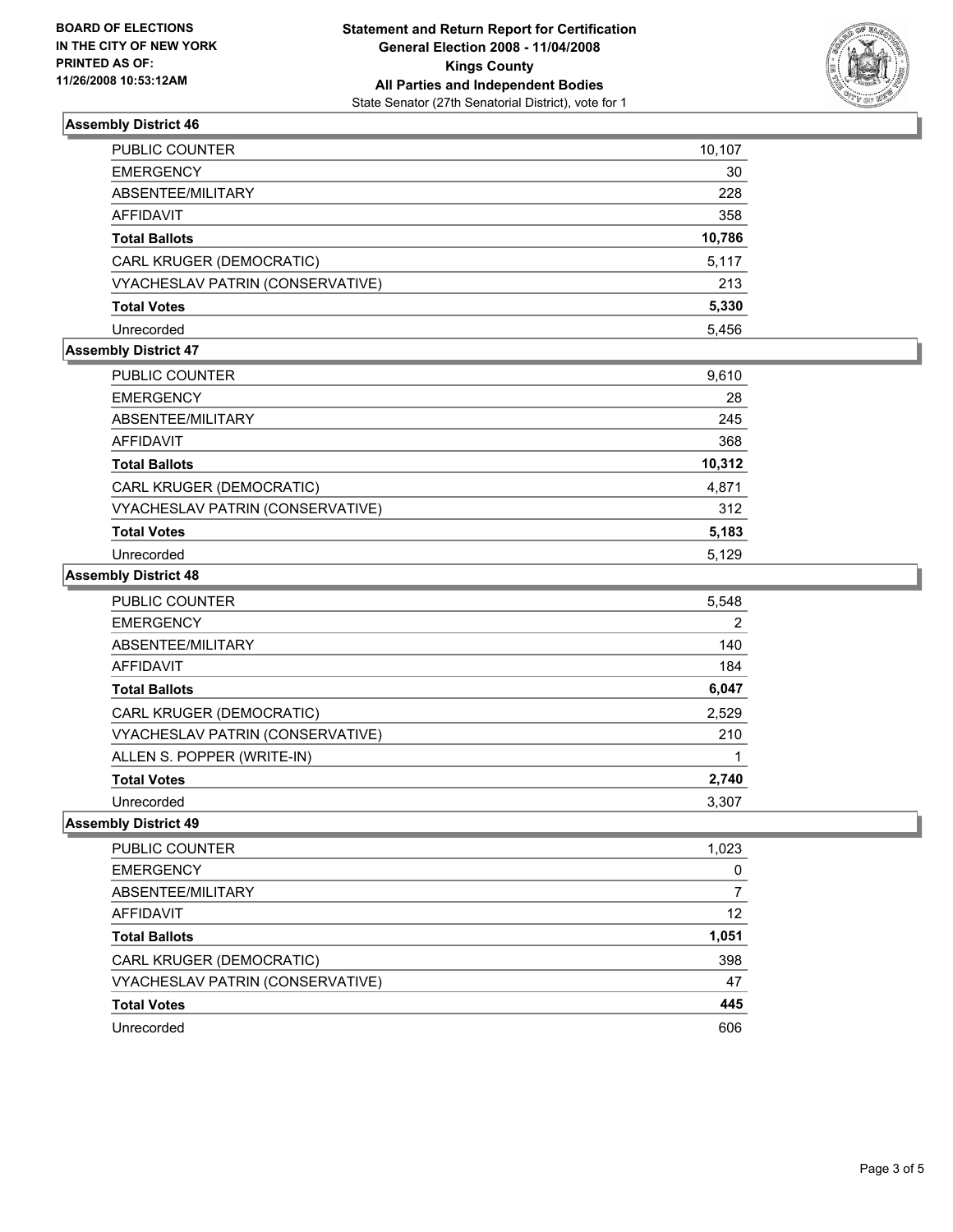

### **Assembly District 59**

| PUBLIC COUNTER                   | 10,936 |
|----------------------------------|--------|
| <b>EMERGENCY</b>                 | 239    |
| ABSENTEE/MILITARY                | 328    |
| <b>AFFIDAVIT</b>                 | 419    |
| <b>Total Ballots</b>             | 11,956 |
| CARL KRUGER (DEMOCRATIC)         | 6,509  |
| VYACHESLAV PATRIN (CONSERVATIVE) | 413    |
| DOROTHY L MILSTEIN (WRITE-IN)    |        |
| <b>Total Votes</b>               | 6,923  |
| Unrecorded                       | 5,033  |